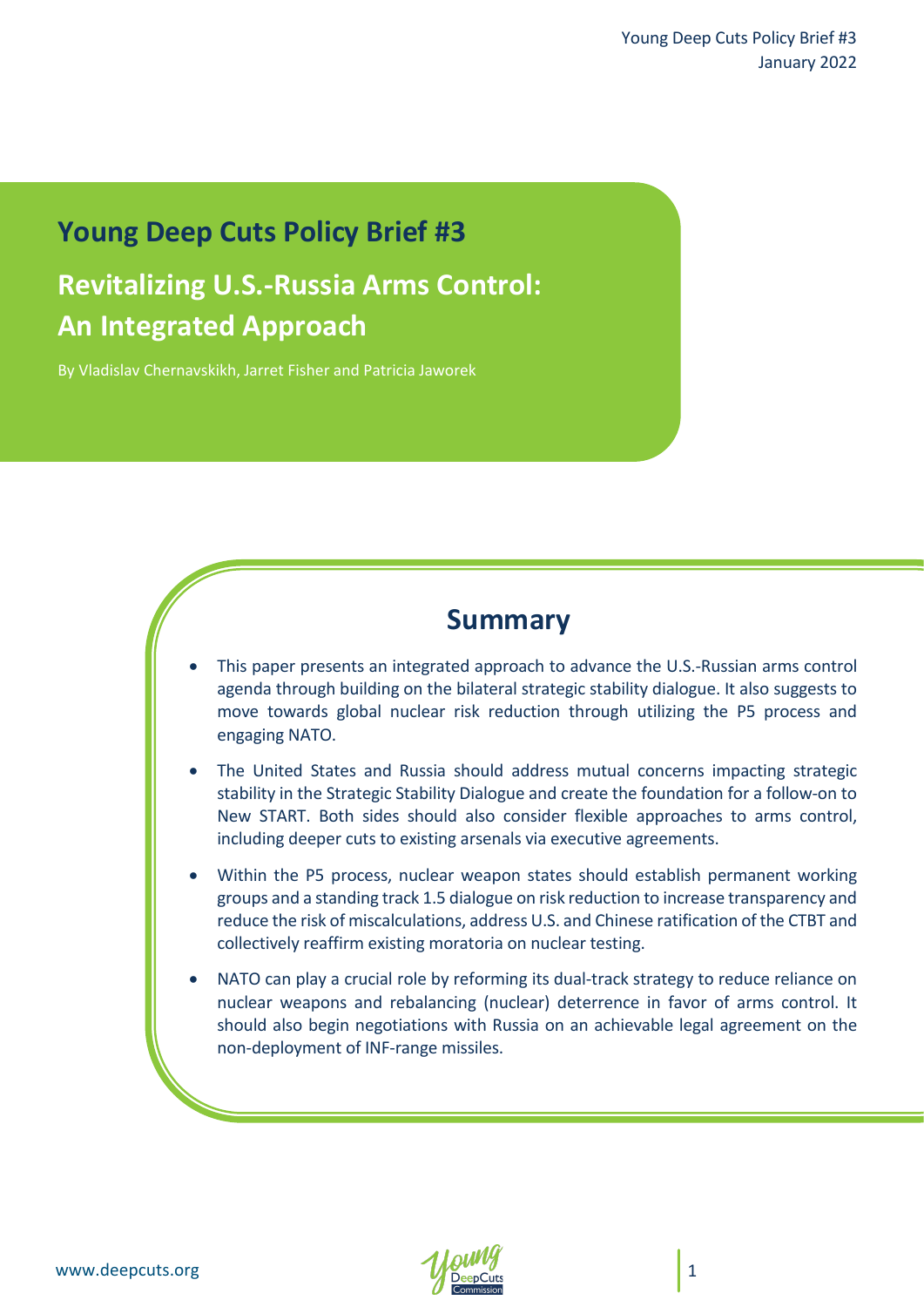## Introduction: Getting Back on Track

The United States and Russia left the bilateral arms control architecture fragile after a series of setbacks. The current environment of heightened political tensions and diminished trust nurtures arms race dynamics and miscalculations, thereby increasing the risk of accidental nuclear weapons use. The state of U.S.-Russia relations directly impacts Euro-Atlantic security, highlighting European allies' legitimate interests in achieving diplomatic progress on arms control. A phased approach towards revitalizing arms control between Russia and the United States, which builds on initial dialogue, can later be shaped into legally binding commitments as well as tangible stockpile reductions to reduce the reliance on and risk of nuclear weapons. Beyond the bilateral format, this integrated approach also addresses possible measures towards global nuclear risk reduction and disarmament by engaging the United States and Russia through the P5 process. Lastly, it describes opportunities for NATO to play a more active role in shaping the European security environment and arms control talks between Russia and the United States.

## *Next Steps in Bilateral Arms Control Between the United States and Russia*

Arms control contributes to strategic stability between nuclear-armed states by bringing transparency and restraint to mutual relations. That way, the escalatory pressure of faulty assumptions and worst-case-scenario thinking can give way to a certain degree of predictability. Therefore, confidence- and transparency-building measures between Russia and the United States that create new, or revitalize already existing venues for

dialogue can build trust and maintain stability in the short-term. Building on the existing architecture, a framework for regular bilateral engagement could lead to lasting nuclear arms reductions between the United States and Russia.

*Confidence- and transparencybuilding measures between Russia and the United States that create new, or revitalize already existing, venues for dialogue can build trust and maintain stability in the short-term.*

#### **Strategic Stability and Risk Reduction Measures**

The establishment of an integrated **bilateral Strategic Stability Dialogue (SSD) as agreed during the Biden-Putin summit on June 16, 2021**, is an important first step towards rebuilding the U.S.-Russia arms control process. SSD discussions should continue to be comprehensive, structured and address nuclear capabilities, emerging technologies, and the offense-defense relationship between the United States and Russia more broadly. After the September 2021 SSD meeting, the two countries announced the formation of two working groups on:

- i. Principles and Objectives for Future Arms Control and
- ii. Capabilities and Actions with Strategic Effects.

The first working group will begin preliminary discussions on what comes after New START. The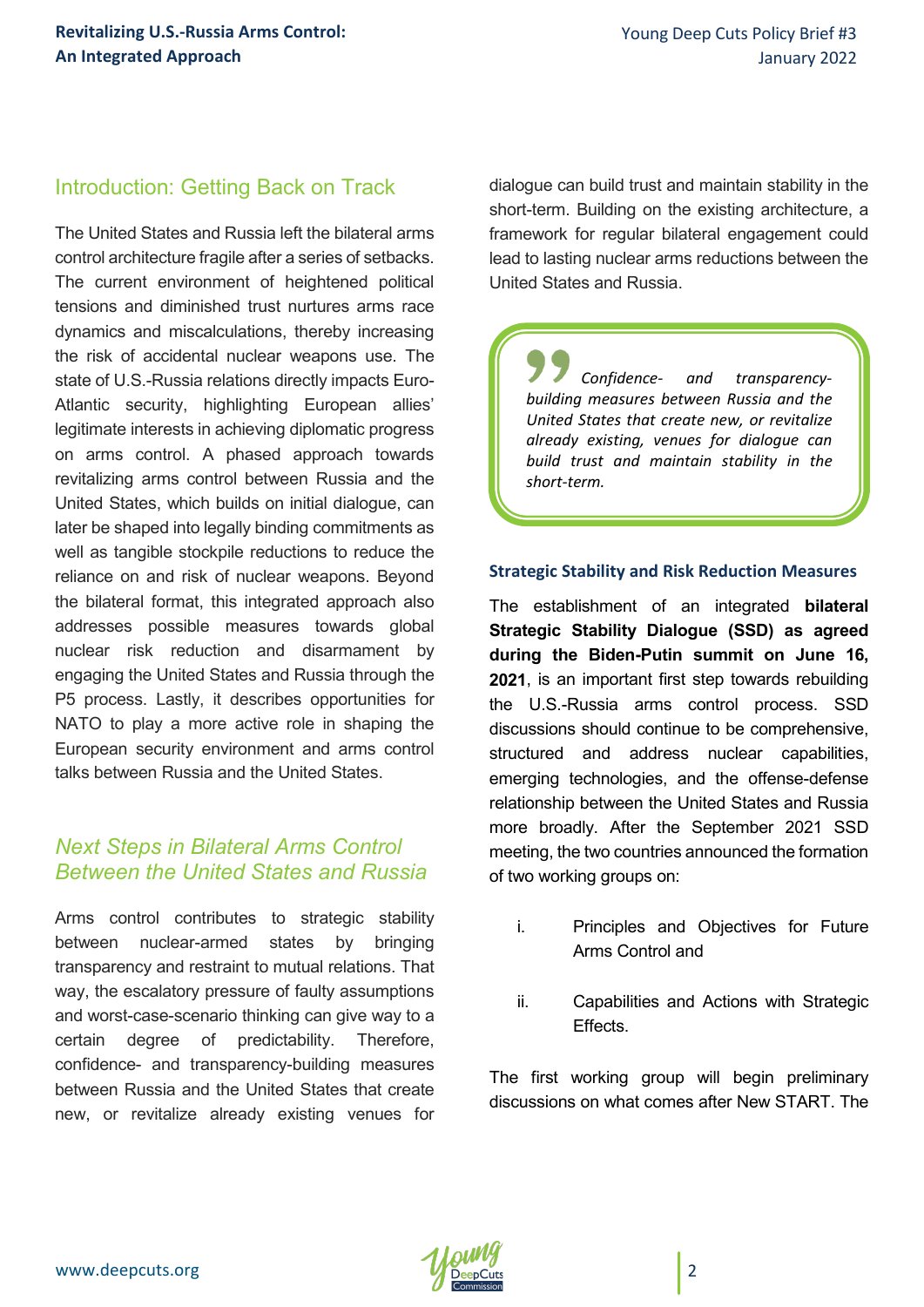second one will discuss strategic stability. In accordance with stated security concerns of both Russia and the United States, the working groups should be sure not to leave out discussion of outstanding issues such as strategic and nonstrategic, including forward-deployed, nuclear weapons, hypersonic systems, missile defenses, and weaponization of space.

As part of this framework, the United States and Russia should establish **a dialogue on cooperation on missile defense in Europe**. To address Russian concerns over U.S. ballistic missile defense systems, the United States should explore the option of engaging Russia on ways of providing **greater transparency regarding missile defense infrastructure of both countries**. The two countries may commit not to target each other's offensive forces with their interceptors. The United States could regularly update Russia on its plans regarding missile defense R&D and deployment. The two countries should also revisit the idea of establishing a joint data exchange center which would allow for sharing of early-warning information and other intelligence data specific to missiles – similar processes were underway between the Obama and Medvedev administrations but did not ultimately come to fruition.<sup>[1](#page-11-0)</sup>

As for unilateral steps, the Biden administration has an opportunity to shift U.S. declaratory policy through the ongoing Nuclear Posture Review by **adopting a "sole purpose" doctrine**. This would clarify that the United States will not use nuclear weapons in response to any conventional, chemical, biological, or cyber attack against the United States or its allies, and would reduce the role of nuclear weapons in U.S. security policy. Russia

currently reserves the right to use a nuclear weapon in the event of a nuclear attack or an overwhelming conventional attack "when the very existence of the state is in jeopardy."<sup>[2](#page-11-1)</sup> Given Moscow's concerns over U.S. high-precision long-range conventional systems and perceived conventional military superiority, adoption of sole purpose by Russia will first require successfully addressing those issues within the Strategic Stability Dialogue framework to ensure sole purpose aligns with a common vision of a stable strategic relationship.

#### **Ensuring Adoption of a Follow-on Agreement to New START**

New START will expire in February 2026 without the possibility of extension. The U.S.-Russia SSD is expected to lead to a negotiation on New START's successor or successors. China is modernizing its nuclear arsenal and has increased its stockpile to 350 warheads.[3](#page-11-2) However, China still will not be anywhere near numerical parity with the United States and Russia in the next decade, so it should not distract from important progress the United States and Russia can make on a bilateral basis. The P5 process in the meantime can be used as the venue to advance China's comfort with arms control and involve Beijing in the discussion on crisis management and risk reduction.

*The P5 process in the meantime can be used as the venue to advance China's comfort with arms control and involve Beijing in the discussion on crisis management and risk reduction.*

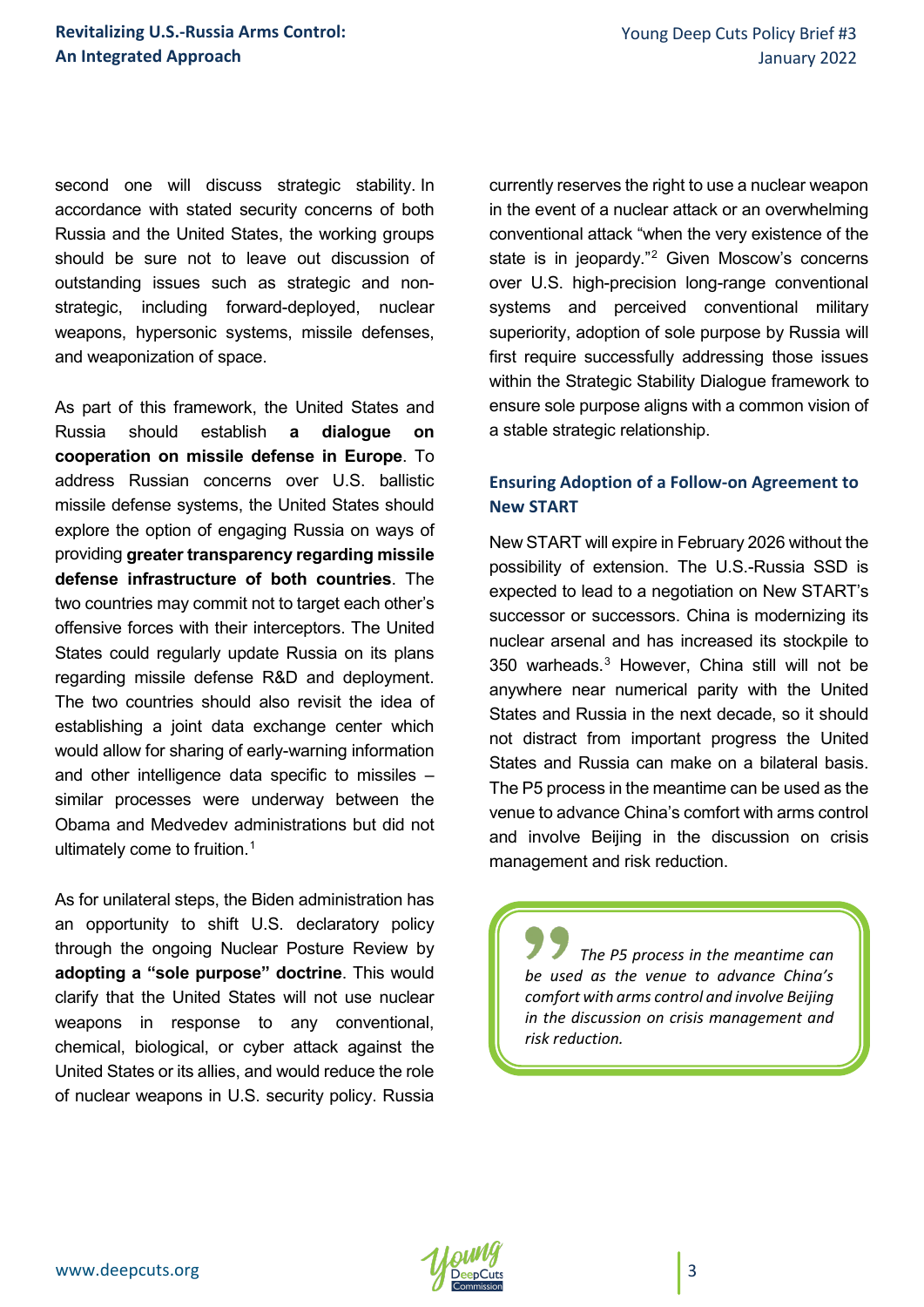New START currently places a limit of 800 deployed and non-deployed delivery vehicles for each country (a maximum of 700 can be deployed), and 1,550 deployed strategic warheads for each country. In the follow-on treaty to New START, the United States and Russia should institute a limit of 450 total deployed and non-deployed delivery vehicles, and 750 deployed strategic warheads. In addition, the next Russia-U.S. arms control agreement should go further by enshrining deep cuts to each country's total nuclear warhead stockpile. Within this subsequent treaty, each country could commit to fully dismantling and disposing of all currently retired warheads within a period of six and a half years from the time of entry into force, and second, fully retire, dismantle, and dispose of at least 40% of current non-deployed warheads within a period of ten years from the time of entry into force. This is achievable at a rate of 300 warheads dismantled per year, which each country has the capacity to perform safely.<sup>[4](#page-11-3)</sup> These two measures would ultimately reduce the Russian stockpile to 3,339 total warheads and the U.S. stockpile to 2,920 total warheads ten years after entry into force of New START's successor. This approach does not preclude other additions to the next treaty; in fact, one or both countries will want to include provisions on ballistic missile defense, novel systems, and avoiding weaponization of outer space, at the very least.

The SSD will take time to develop into a practical and trusted venue, yet we cannot allow it to take three years to move to full-fledged negotiations if the above stockpile reductions are to be negotiated. Working backwards, New START expires in February 2026, and the goal is to have a successor in place before that expiration date. **Russia and the** 

|                               | Russia | United<br><b>States</b> |  |
|-------------------------------|--------|-------------------------|--|
| <b>Current total warheads</b> | 6,257  | 5,600                   |  |
| Retired                       | 1,760  | 1,900                   |  |
| Stockpiled, nondeployed       | 2,897  | 1,950                   |  |
| Deployed                      | 1,600  | 1,750                   |  |
|                               |        |                         |  |

#### **Proposed stockpile reductions under New START successor treaty**

| <b>NEW WARHEAD TOTAL</b>                            | 3,339    | 2,920    |  |
|-----------------------------------------------------|----------|----------|--|
| 40% reduction of current<br>stockpiled, nondeployed | $-1,158$ | $-780$   |  |
| Dismantle and dispose all<br>currently retired      | $-1,760$ | $-1,900$ |  |
|                                                     |          |          |  |

Source for table: Hans M. Kristensen and Matt Korda, "Status of World Nuclear Forces. Table: Estimated Global Nuclear Warhead Inventories, 2021," Federation Of American Scientists, October 2021, https://fas.org/issues/nuclear-weapons/status-world-nuclearforces/.

**United States have to budget at least 1.5 years for negotiation plus an additional year for ratification in each country's legislature.** This results in targeting the summer of 2023 as the latest date to dive into serious and earnest treaty negotiations.

Unfortunately, this timeline does not exist in a vacuum, as the United States will see presidential and congressional elections in November 2024. While the Biden administration will initiate the negotiations on a follow-on to New START, ratification could stall during the chaos of election season depending on how long it takes to reach final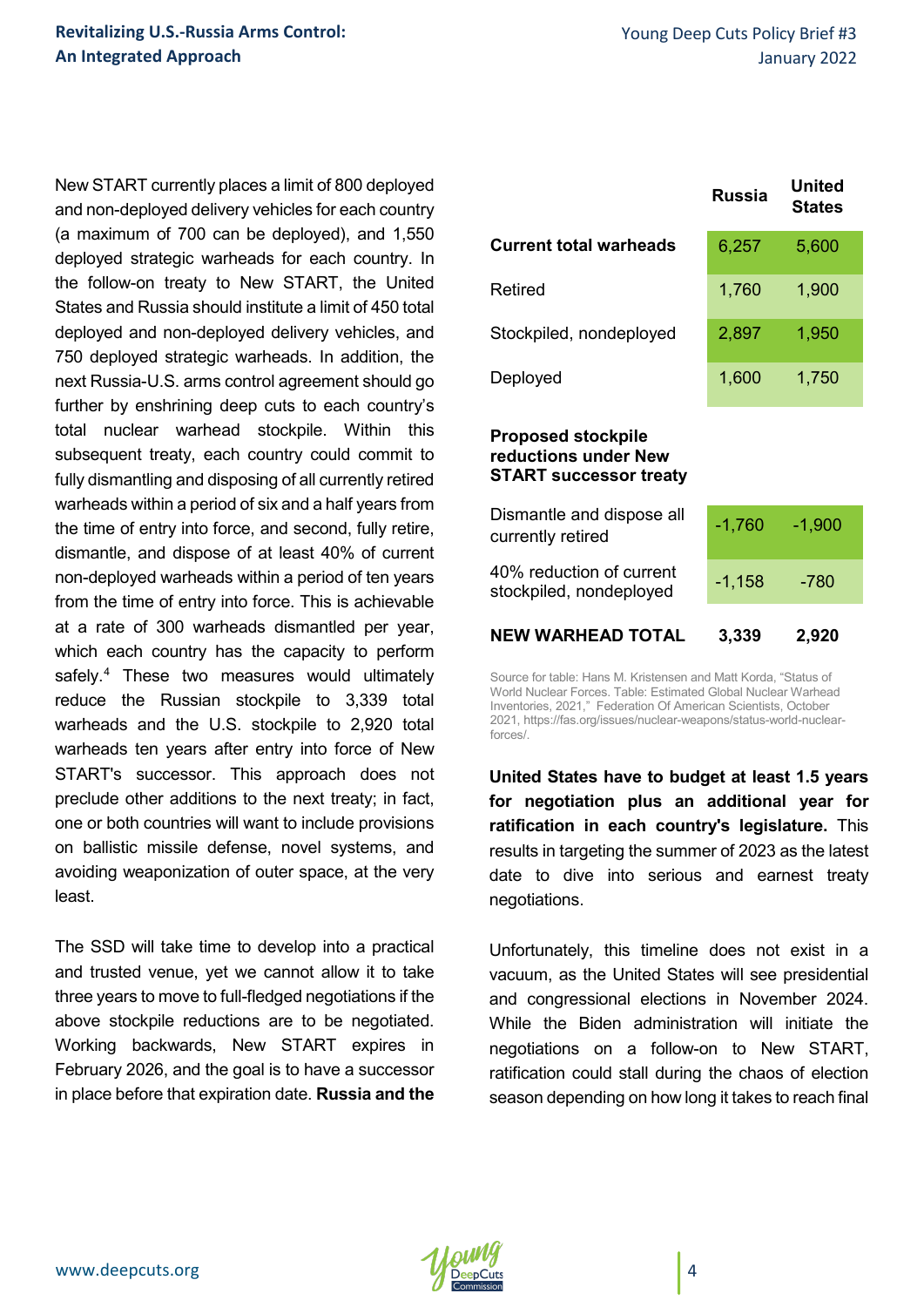text. Furthermore, securing the two-thirds majority necessary in the Senate for advice and consent on a treaty is increasingly out of reach, which is why U.S. ratification of a follow-on agreement might be difficult to achieve. One way to improve the odds of achieving advice and consent is to physically bring members of Congress to observe rounds of negotiations and brief them regularly throughout the process, not only after negotiations are complete. The U.S. government can achieve this by **reviving the Senate Arms Control Observer Group (ACOG), which was active and influential in the 1980s.** In its original form, every member of the ACOG voted to ratify the Intermediate-Range Nuclear Forces Treaty (INF) in 1988 and START I in 1992, which passed easily in the full Senate, 93- 5 and 93-6, respectively. Moving forward, select Senators who become members of the ACOG may occasionally join U.S. delegations to observe as the two states negotiate nuclear arms control treaties. This fosters unparalleled Congressional buy-in and is a proven approach to build bipartisan support for the U.S. President's arms control goals.

#### **Alternative Arms Control Options**

*More flexible approaches should be considered as an interim measure if the negotiation of traditional arms control treaties faces roadblocks.*

Legally binding and verifiable arms control treaties remain an important pillar of the future arms control architecture. However, **more flexible approaches**  should be considered as an interim measure if the negotiation of traditional arms control treaties faces

roadblocks, in particular if the follow-on agreement to New START fails to be concluded and ratified by 2026.

To ensure that the United States and Russia have a backup plan to maintain continuity in arms control post-New START, both sides should consider and keep on the menu of options unilateral measures and arms control via either an executive agreement or a congressional-executive agreement.<sup>[5](#page-11-4)</sup> Congressional-executive agreements require only a simple majority in both houses of Congress, making it relatively easier (as compared to treaties) for the U.S. administration to proceed with the arms control agenda in the time of unprecedented political polarization in Washington.

Russia and the United States can investigate the option of making **deeper cuts in strategic nuclear arsenals** via an agreement modelled after the 2002 Strategic Offensive Reductions Treaty (SORT) which mandated a mutual decrease and limitation of strategic nuclear weapons while relying on the 1991 START verification regime for verifying implementation. This time around, such an agreement would not have to take the form of a treaty. The follow-on to New START will require a long and arduous negotiation process since the new treaty is poised to include a significant re-evaluation of the factors affecting strategic stability and will have to address a number of new security challenges. It might be prudent then for the United States and Russia to conclude a **congressionalexecutive agreement** in the interim, a New SORT. It would build directly on the arms control infrastructure provided by the extended New START treaty to lower numerical ceilings on deployed strategic warheads. A New SORT can

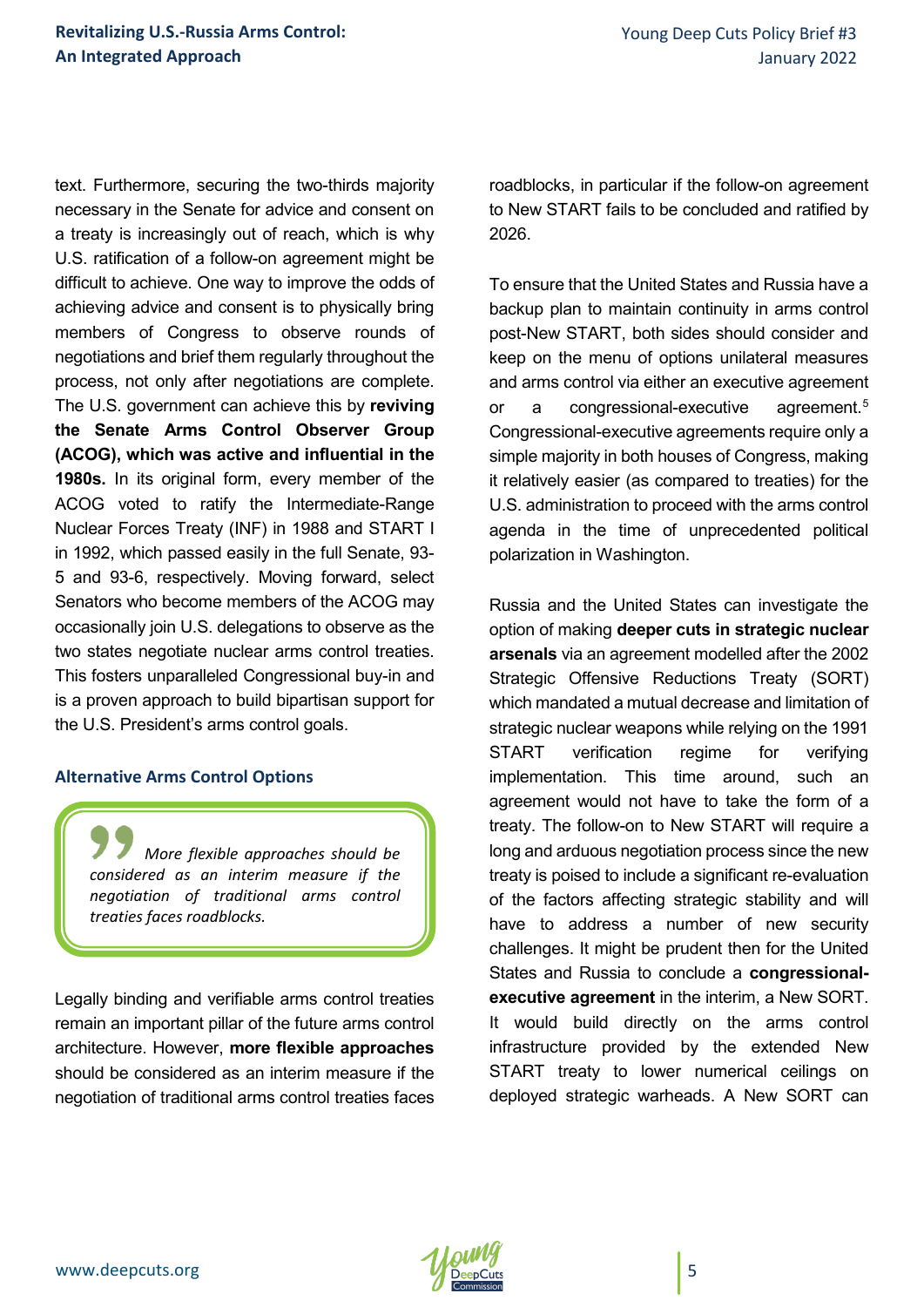commit Russia and the United States to lower the ceiling on deployed strategic warheads to 1,000 each, as was previously proposed by President Obama in 2013 $6$ 

## *Engaging the US and Russia Through the P5 Process and Within the NPT Regime*

Countries, like individual human beings, can only increase trust and mutual understanding through expanded dialogue. The P5 need to maximize open lines of communication, increase opportunities to talk, and exchange as much information as possible without harming any one country's national security. The strategy of deterrence, which all P5 countries subscribe to, is inherently ambiguous; therefore, transparency and predictability are necessary to prevent miscalculation and misinterpretation. Accordingly, the P5 need tools that will increase time for decision-making on the use of a nuclear weapon and implement protocols that will allow a country to clarify the intent of another before unnecessary escalation unfolds. The P5 is a unique forum that can both contribute to the advancement of arms control at a time of deep mistrust between Russia and the United States, and lay the groundwork for the multilateralization of arms control.

The **reaffirmation of the 'Reagan-Gorbachev principle**' that a "nuclear war cannot be won and must never be fought" issued by the P5 on January 3, 2022, represents a welcome first step[.7](#page-11-6) Originally issued at the 1985 Reagan-Gorbachev summit in Geneva, the statement served as a foundation upon which arms control in the late 1980s gained

momentum. Its renewal and extension to China, France and the United Kingdom thus sets a positive example for multilateral cooperation prior to the 10th NPT Review Conference, which is now scheduled for August 2022. While the statement does not commit the countries to change their doctrines or reduce their stockpiles, it does strengthen the nuclear taboo, the international norm of non-use of nuclear weapons.

*While the 'Reagan-Gorbachev principle' does not commit the countries to changing their doctrine nor altering their stockpile it strengthens the nuclear taboo.*

In the January 3 "Joint Statement on Preventing Nuclear War and Avoiding Arms Races," the P5 further acknowledge their collective responsibility to reduce the risk of "military confrontations, strengthen stability and predictability, [and] increase mutual understanding and confidence".<sup>[8](#page-11-7)</sup> Similarly, the P5 reiterate their commitment to prevent the "unauthorized or unintended use of nuclear weapons".[9](#page-11-8) To ensure effective implementation of these goals, the P5 – under the authority of the next coordinator the United States – **should therefore establish three permanent Working Groups** to increase transparency and reduce the risk of miscalculation or misunderstanding on:

- **i.** Nuclear Doctrine Transparency (including nuclear postures);
- **ii.** Nuclear Risk Reduction (crisis prevention, especially decision of use

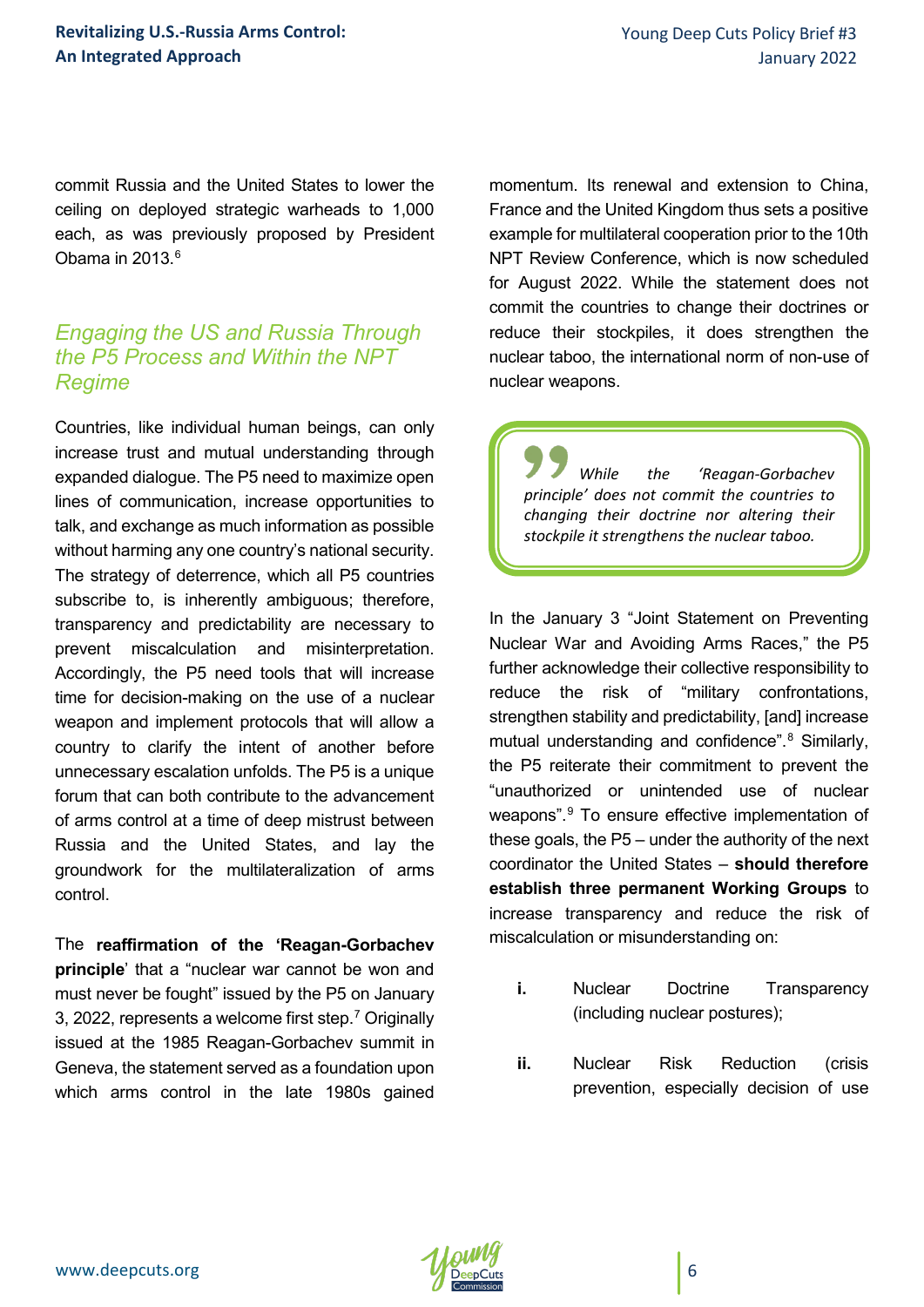timeline, crisis management, cyber norms, etc.); and

**iii.** Nuclear Command, Control, and Communications (NC3) (architecture, security challenges, early warning, launch notifications, etc.). Accordingly, China, France, and the United Kingdom should establish their own Nuclear Risk Reduction Centers.

Further, serious discussions within the P5 process should take place to encourage the United States and China to ratify the Comprehensive Nuclear-Test-Ban Treaty (CTBT) and – collectively or individually – reaffirm the moratoria on nuclear weapons testing. The Biden administration supports treaty ratification, and entry into force, but needs advice and consent from two-thirds of the Senate. China has also signed but not ratified the CTBT, although it maintains that it supports an early entry into force of the CTBT. However, the treaty cannot enter into force until the eight remaining Annex 2 states ratify, which includes the United States and China<sup>[10](#page-11-0)</sup>

*A standing Track 1.5 Dialogue on Risk Reduction would help build a strong failsafe architecture should there be a gap in time between New START and its successor agreement.*

A standing **Track 1.5 Dialogue on Risk Reduction** to discuss items such as (but not limited to) crisis management, prompt-launch status, cyber security,

offensive cyber capabilities, and unilateral or joint transparency measures would help build a strong arms control architecture should there be a gap in time between New START and its successor agreement. Besides the P5, the proposed dialogue should include representatives from non-nuclear weapon states and civil society. Strengthening global security is a collective responsibility. Potential fallout from instability and use of a nuclear weapon will not be limited to the United States and Russia alone but felt around the world. The dialogue should be led at the level of U.S. Assistant Secretary of State for Arms Control, Verification, and Compliance – and counterparts from participating countries – as a complement to the continuing bilateral SSD (where U.S. officials are represented at the Deputy Secretary level).

Given Germany's desire to "take on a leading role in bolstering international disarmament initiatives,"[11](#page-11-9) its active engagement in the Stockholm Initiative, and co-chairmanship of the Risk Reduction Working Group as part of the Creating an Environment for Nuclear Disarmament (CEND) initiative, the new government should play a proactive role in organizing and convening such a track 1.5 engagement and actively support agenda setting.

## *Redefining NATO's Dual-track Strategy in Favor of Arms Control and Nuclear Risk Reduction*

As the United States and Russia set a substantive agenda for new negotiations of a follow-on agreement to New START, each side will bring to the table particular priorities regarding nuclear systems it would like to see curtailed. U.S. Secretary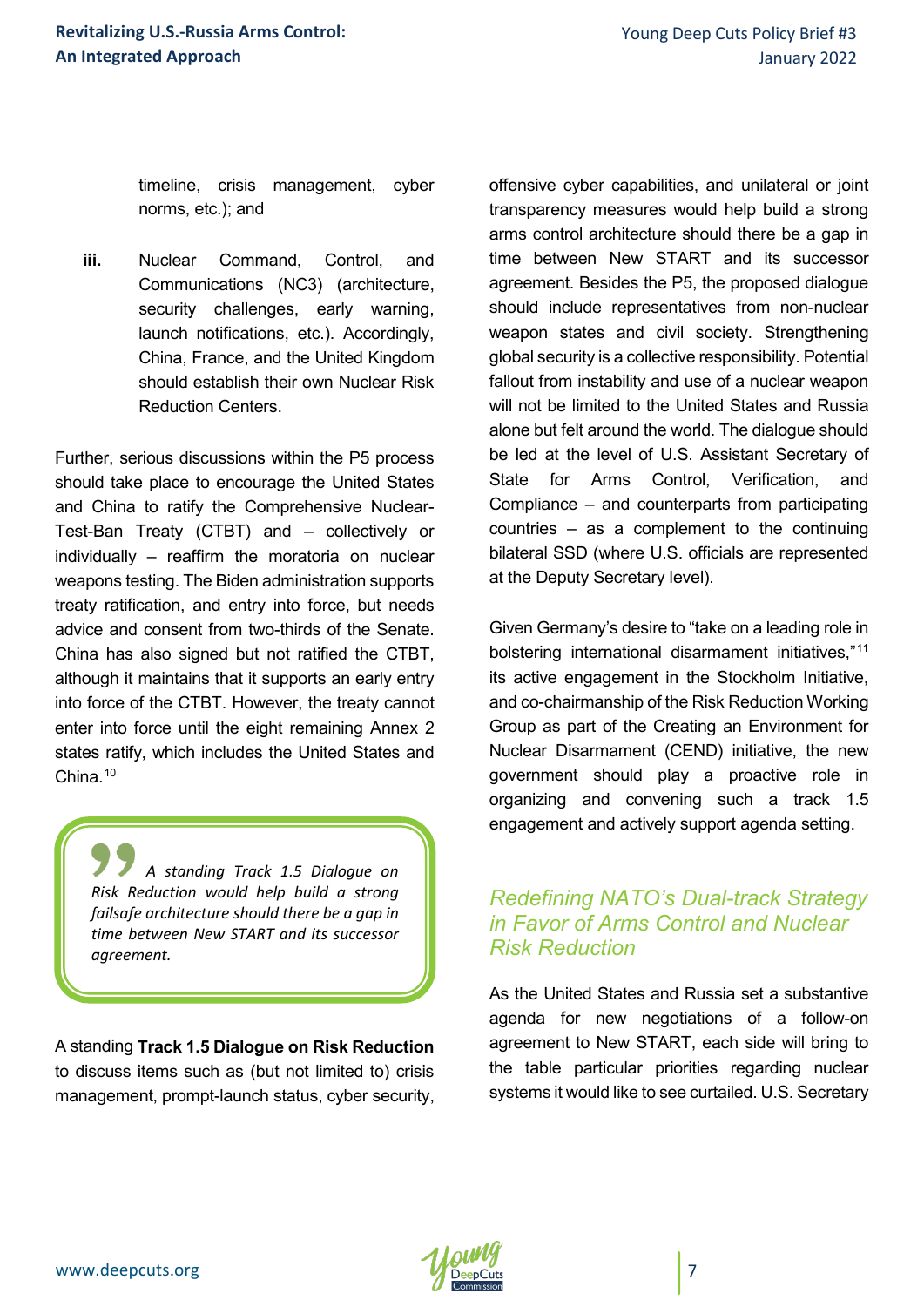of State Antony Blinken announced in February 2021 that the United States wants to use the time provided by the extension of New START to "pursue with the Russian Federation, in consultation with Congress and U.S. allies and partners, arms control that addresses all of its nuclear weapons.["12](#page-11-10) It therefore appears likely that such a broad mandate for negotiations will include U.S. forward-deployed nuclear weapons in Europe, especially when the United States insist on discussing Russian nonstrategic nuclear forces. Alongside U.S. missile defense systems, these elements have direct implications for European allies and NATO, warranting consideration of European security interests.

*The development of NATO's new strategic concept provides an opportunity for allies in Europe to play a more active role in shaping their security environment and arms control talks between Russia and the United States.*

The development of NATO's new strategic concept by the summer of 2022 provides an opportunity for allies in Europe to play a more active role in shaping their security environment and arms control talks between Russia and the United States. Ever since the publication of the Harmel Report in 1967, the Alliance has pursued a two-pillared strategy vis-àvis Russia based on deterrence and dialogue. Formally committed to arms control, disarmament and nonproliferation under the second pillar, NATO allies have supported discussions with Russia. At the same time, the Alliance has repeatedly reaffirmed that nuclear weapons will remain part of

its posture as long as they exist in the world, in order to prevent conflict and war.

In light of deteriorating relations with Russia, escalating tensions with Ukraine, ongoing nuclear modernization, the disruptive impact of emerging technologies, and narrower communication channels between NATO and Russia after the recent expulsion of Russian diplomats and Russia's subsequent suspension of its diplomatic mission to NATO it is questionable if this strategy will hold up to its purpose. While these developments generally necessitate the strengthening of deterrence, the purpose to "preserve peace, prevent coercion, and deter aggression"<sup>[13](#page-11-11)</sup> will not be achieved through existing instruments alone. Allies should therefore consider recalibrating NATO's deterrence posture as well as the balance between the two pillars of deterrence and dialogue to counter current escalation dynamics. This could help pave the way for gradually reducing the reliance on nuclear weapons and open new avenues in U.S.-Russian arms control talks.

#### **Forward-deployed Nuclear Weapons**

As one of five states hosting U.S. nuclear weapons in Europe (despite their unpopularity with the broader public), Germany has a natural role to play in leading a forward-looking approach. Given the numerical superiority of the Russian stockpile of non-strategic nuclear weapons (NSNW), the United States has been focused on placing limitations on these weapons and establishing numerical parity while balancing the security interests of its NATO allies. Should Russia consider including NSNW in negotiations of a successor agreement to New START, it will likely demand the removal of these weapons from European territory in line with other

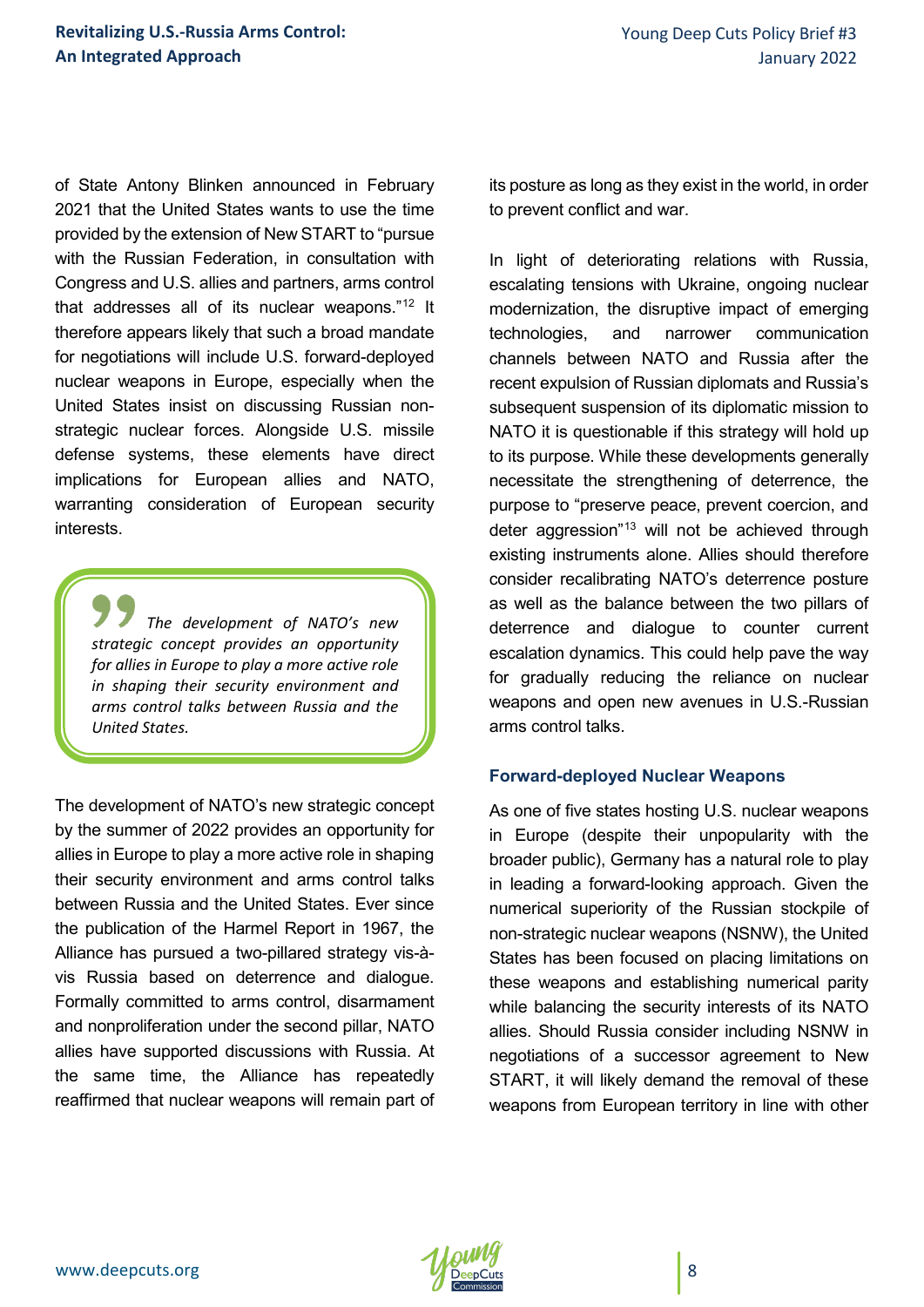strategic offensive arms that currently fall under the treaty (Article IV) or require limitations on U.S. BMD.<sup>[14](#page-11-12)</sup> At this point, a united stance within the Alliance on what measures would be acceptable to uphold NATO's security interests could provide a useful and necessary bargaining chip for bilateral negotiations given the different perspectives within NATO on the role of U.S. nuclear weapons in Europe. Reenergizing NATO's internal political dialogue would also limit Russia's ability to exploit political divisions within the Alliance. Domestic differences on how to handle NATO's nuclear sharing arrangements and awareness of the security interests of its eastern neighbours make it unlikely that Germany will go at it alone. However, as part of a coalition of like-minded NATO allies, Germany could propose several elements to reform NATO's deterrence posture, capitalize on the Alliance's commitment to arms control and create leverage for future arms control talks with Russia.

*As part of a coalition of like-minded NATO allies, Germany could propose several elements to reform NATO's deterrence posture and capitalize on the Alliance's commitment to arms control.*

As a first step, allies could reenergize NATO's **Special Advisory and Consultation Committee on Arms Control, Disarmament and Non-Proliferation** as a forum for discussion and structured consultation with the United States. Established with the mandate to advise the development of a unified position on NSNW transparency, this body would provide the Biden

administration with an opportunity to report back on the status of negotiations in the SSD with Russia and factor controversial issues such as potential limitations on NSNW and broader strategic stability issues into consultations with European allies. This would establish a direct channel of communication reminiscent of the Special Consultative Group during negotiations of the Intermediate-Range Nuclear Forces Treaty (INF Treaty) in the 1980s where close consultations with allies formed an integral part of the U.S. negotiation approach.

In addition, NATO allies should conduct a detailed assessment of the Alliance's **conventional deterrence and defense capabilities** as part of the NATO 2030 Agenda to identify gaps that would need to be filled to provide credible assurance in the absence of the B61 bomb, in particular to NATO allies that share a border with Russia. Shifting the emphasis on and bolstering conventional deterrence within the mix of conventional, nuclear, and ballistic missile defense capabilities that currently form NATO's deterrence posture is a prerequisite for the Alliance to eventually reduce the reliance on its nuclear sharing arrangements. Part of this more forward-looking approach should be initial discussions on the introduction of **transparency and risk reduction measures** short of removal of the B61 bombs, such as the establishment of a potential data and information exchange on the number and location of U.S. and Russian non-strategic nuclear warheads or ballistic missile defense systems.

#### **Moratorium on INF-range Missiles**

Another way by which arms control, disarmament and nonproliferation could be reaffirmed would be to reconsider engaging Russia on a **legal agreement**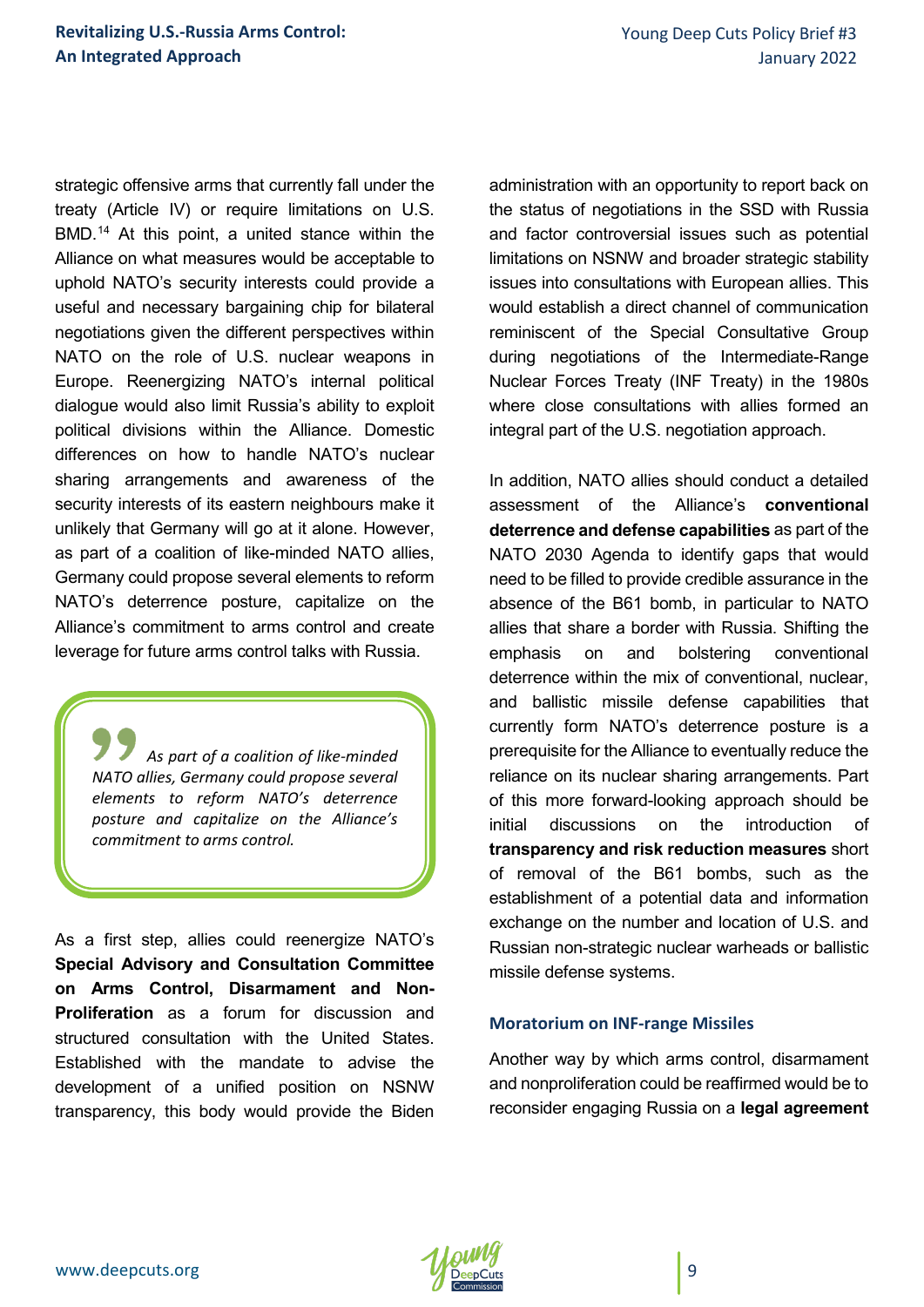**concerning the non-deployment of INF-range missiles**. After the breakdown of the INF Treaty over the assumed deployment of the Russian SSC-8 (9M729) missile, Russia proposed to develop a legal "moratorium" on all ground-based INF-range missiles including mutual verification measures.<sup>[15](#page-11-13)</sup> NATO and the United States have rejected the idea for Europe, stating that Russia has already deployed the SSC-8.[16](#page-11-14) In addition, some researchers posit that since Russia's proposed verification measures would have only applied to Kaliningrad, it would leave room for potential stationing of the missiles on Russian territory outside of the oblast.<sup>[17](#page-11-5)</sup> In contrast to that, NATO has called for an unconditional destruction of the system. Monitoring of the elimination of the missile in question would, however, equally require a functioning verification regime.<sup>[18](#page-11-6)</sup>

*NATO should identify an achievable "sweet spot" between complete destruction, a moratorium on all, nuclear-capable or conventionally-armed INF missiles, and a comprehensive verification regime.*

In response to recent Russian accusations that NATO might intend to deploy nuclear weapons on the territory of Central or Eastern European nations, NATO Allies reconfirmed they are not planning to deploy nuclear INF-range missiles in Europe. It is simply not realistic to assume that Moscow will agree to an unconditional verifiable destruction of its system. At the same time, it would neither serve NATO nor European security to agree to a moratorium that would keep a door open and

preserve flexibility for future Russian deployments. Instead, NATO should – first individually among allies and later in discussions with Russia – identify an achievable "sweet spot" between complete destruction, a moratorium on all, nuclear-capable or conventionally-armed INF missiles, and a comprehensive verification regime.

Despite legitimate doubts about the credibility of the Russian INF-proposal, engaging with the "moratorium" could therefore be a good starting point and represent a pragmatic way to initiate discussions on this issue. Russia also recently confirmed the validity of its offer and readiness to negotiate, which it says has "become more topical in the current conditions  $19$ 

## *Recommendations*

Facilitating change and realizing our shared vision of a multilateral and flexible arms control architecture in the future will not be possible without political will from nuclear weapons states (NWS) and their allies, as well as creative ideas from research communities in Russia, the United States and Europe.

Bilaterally, the United States and Russia should:

• Proceed with structured sustainable engagement via the Strategic Stability Dialogue to address the existing mutual concerns impacting strategic stability and create the foundation for new strategic arms control agreements as soon as possible;

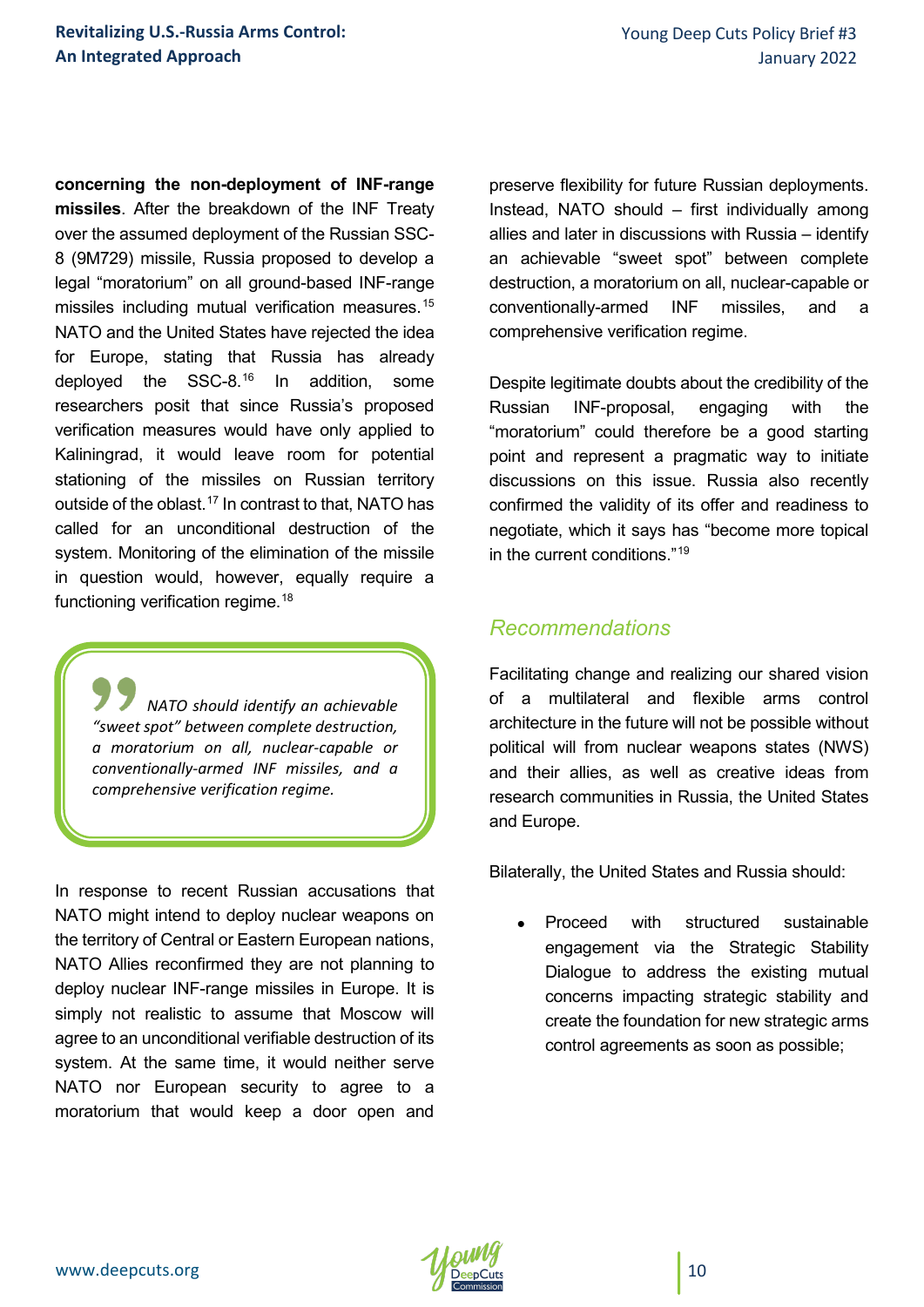- Commence negotiations on a follow-on to New START by summer 2023 at the latest;
- Consider more flexible approaches to arms control, including deeper cuts to existing arsenals via executive agreements which would build directly on the arms control infrastructure provided by the extended New START treaty or new agreements.

To ensure a more comprehensive coverage of contemporary nuclear risks, the P5 states should:

- Establish three new working groups on i. nuclear doctrines ii. nuclear risk reduction, and iii. nuclear command, control, and communications (NC3);
- Commence discussions on U.S. and Chinese ratification of the CTBT and collectively reaffirm existing moratoria on nuclear weapons testing.
- Establish a standing Track 1.5 Dialogue on Risk Reduction, also including representatives from non-nuclear weapon states and civil society.

Finally, within the NATO alliance, the United States and its allies should:

Reform NATO's dual-track strategy as part of the new strategic concept by gradually reducing reliance on nuclear weapons and rebalancing (nuclear) deterrence in favor of arms control and nuclear risk reduction;

- Reenergize NATO's Special Advisory and Consultation Committee on Arms Control, Disarmament and Non-Proliferation to ensure structured and detailed consultations between the United States and its allies;
- Begin negotiations with Russia on an achievable legal agreement on the nondeployment of INF-range missiles.

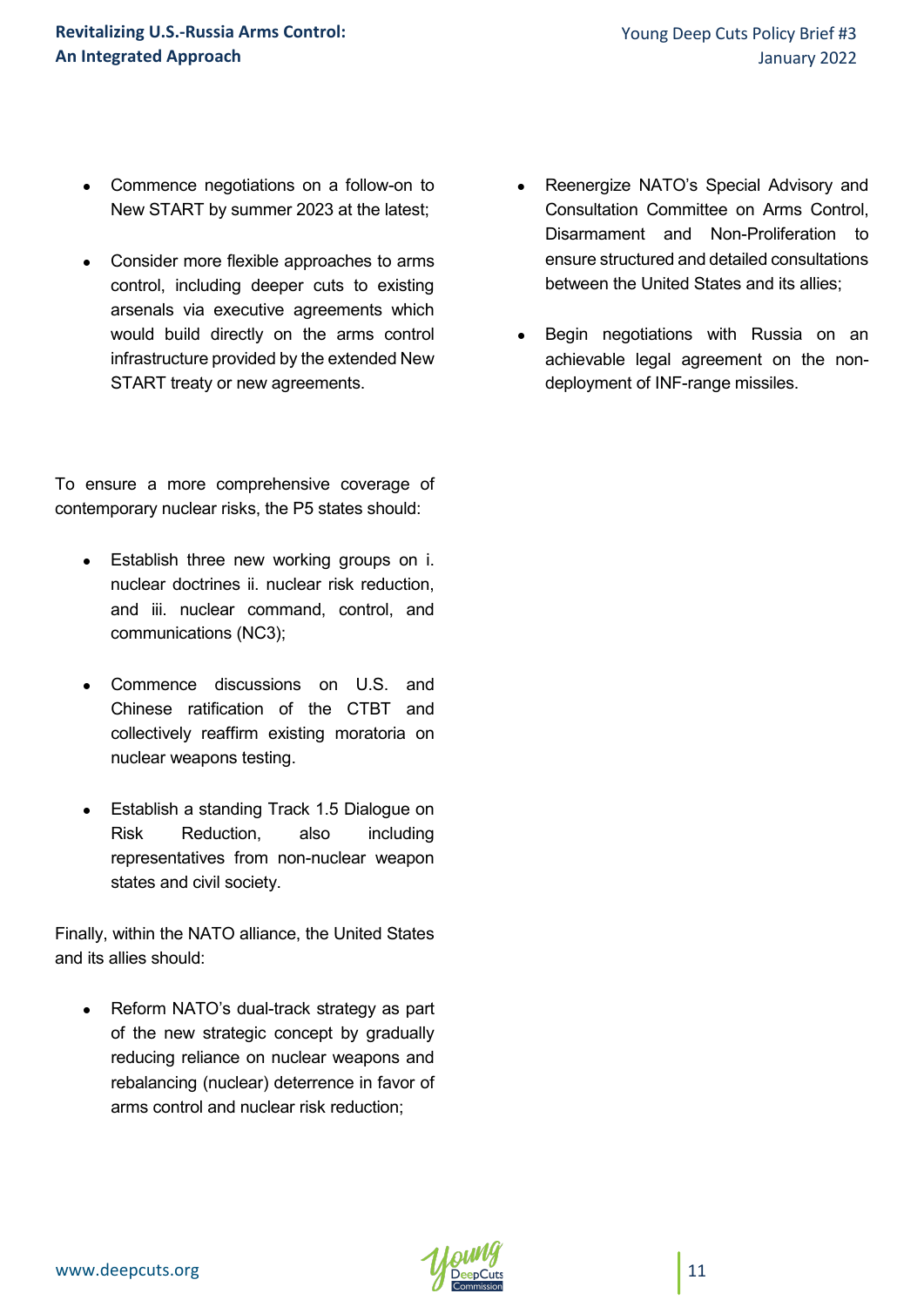#### **Revitalizing U.S.-Russia Arms Control: An Integrated Approach**

## *Endnotes*

- <span id="page-11-0"></span>1 Dean A. Wilkening, "Cooperating With Russia on Missile Defense," Arms Control Association, 2012, https://www.armscontrol.org/act/2012-03/cooperatingrussia-missile-defense-new-proposal. l
- <span id="page-11-9"></span><span id="page-11-1"></span>2 "Basic Principles of State Policy of the Russian Federation on Nuclear Deterrence," Ministry of Foreign Affairs of the Russian Federation, June 8, 2020, https://www.mid.ru/en/ foreign\_policy/international\_safety/disarmament/- /asset\_publisher/rp0fiUBmANaH/content/id/4152094.
- <span id="page-11-10"></span><span id="page-11-2"></span>3 Hans M. Kristensen & Matt Korda (2021) Chinese nuclear weapons, 2021, Bulletin of the Atomic Scientists, 77:6, 318- 336, DOI: 10.1080/00963402.2021.1989208
- <span id="page-11-12"></span><span id="page-11-11"></span><span id="page-11-3"></span>4 "Fact Sheet: Transparency in the U.S. Nuclear Weapons Stockpile," U.S. Department of State, October 5, 2021, https://www.state.gov/wp-content/uploads/2021/10/Fact-Sheet\_Unclass\_2021\_final-v2-002.pdf; Hans M. Kristensen and Matt Korda, "Status of World Nuclear Forces. Table: Status of World Nuclear Forces 2021, footnote F," Federation Of American Scientists, October 2021, https://fas.org/issues/ nuclear-weapons/status-world-nuclear-forces/.
- <span id="page-11-13"></span><span id="page-11-4"></span>5 U.S. legal distinctions: Treaty requires advice and consent of two-thirds of the U.S. Senate; Congressional-executive agreement requires simple majority in both houses of Congress; Executive agreement is concluded by the president alone with a foreign country.
- <span id="page-11-14"></span><span id="page-11-5"></span>6 Michael E. O'Hanlon and Steven Pifer, "Obama's Key Nuclear Deal with Russia," Brookings, July 8, 2013, www.brookings.edu/opinions/obamas-key-nuclear-deal-withrussia/.
- <span id="page-11-6"></span>7 "Joint Statement of the Leaders of the Five Nuclear-Weapon States on Preventing Nuclear War and Avoiding Arms Races," The White House, January 3, 2021, https://www.whitehouse.gov/briefing-room/statementsreleases/2022/01/03/p5-statement-on-preventing-nuclearwar-and-avoiding-arms-races/.
- <span id="page-11-15"></span><span id="page-11-7"></span>8 The White House, "Joint Statement of the Leaders of the Five Nuclear-Weapon States."
- <span id="page-11-8"></span>9 The White House, "Joint Statement of the Leaders of the Five Nuclear-Weapon States."
- 10 The other six Annex 2 states are Egypt, Iran, Israel, North Korea, India, and Pakistan.
- 11 "A strong commitment to nuclear disarmament: Meeting of the Foreign Ministers of the Stockholm Initiative in Sweden," Auswärtiges Amt, December 14, 2021, https://www.auswaertiges-amt.de/en/aussenpolitik/ internationale-organisationen/baerbock-osce/2501416.
- 12 Antony J. Blinken, "On the Extension of the New START Treaty with the Russian Federation," U.S. Department of State, February 3, 2021, https://www.state.gov/on-the-extension-ofthe-new-start-treaty-with-the-russian-federation/.
- 13 NATO, "NATO's nuclear deterrence policy and forces," May 11, 2021, https://www.nato.int/cps/en/natohq/ topics\_50068.htm.
- 14 Steven Pifer, "Germany's role in US-Russian nuclear arms control," Brookings, June 3, 2021, https://www.brookings.edu/blog/order-from-chaos/2021/ 06/03/germanys-role-in-us-russian-nuclear-arms-control/.
- 15 "Statement by Vladimir Putin on additional steps to deescalate the situation in Europe after the termination of the Intermediate-Range Nuclear Forces Treaty (INF Treaty)," President of Russia Official Website, October 26, 2020, http://en.kremlin.ru/events/president/news/64270.
- 16 NATO, "Brussels Summit Communiqué," June 14, 2021, https://www.nato.int/cps/en/natohq/news\_185000.htm.
- 17 Artur Kacprzyk, "Russian Proposal to Limit (U.S.) Missiles in Europe," PISM, October 30, 2020, https://pism.pl/upload/ images/artykuly/23e30338-ef05-401d-821b-922b11f9472a// 1604071631803.pdf.
- 18 Pavel Podvig, "Deep Cuts Issue Brief #10: Nuclear Weapons in Europe after the INF Treaty," Deep Cuts Commission, Institute for Peace Research and Security Policy at the University of Hamburg (IFSH), June 2020, https://deepcuts.org/files/pdf/ Deep\_Cuts\_Issue\_Brief\_10-NW\_Post-INF\_Europe.pdf.
- 19 "Russia's intermediate-range missile moratorium initiative still in force — senior diplomat," *TASS*, November 19, 2021, https://tass.com/politics/1363909.